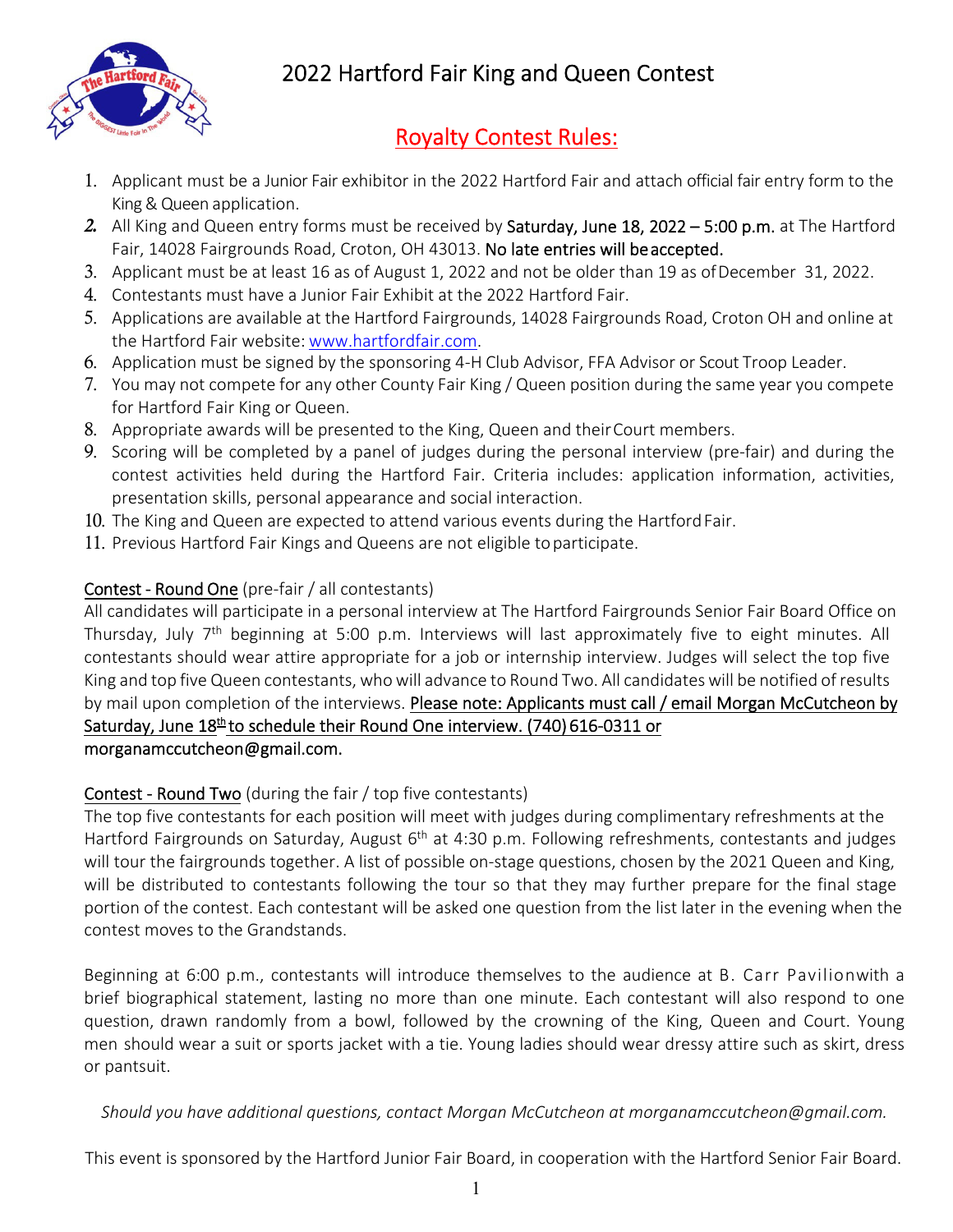



## Application is limited to this form only, do not attach additional supporting documents. Return application by Saturday, June 18, 2022 to: The Hartford Fair, 14028 Fairgrounds Road, *Croton, OH 43013. No late entries will be accepted.*

|                                        | Name Late of Birth Late of Birth Late of Birth Late of Birth Late of Birth Late of Birth Late of Birth Late of Birth Late of Birth Late of Birth Late of Birth Late of Birth Late of Birth Late of Birth |  |  |
|----------------------------------------|----------------------------------------------------------------------------------------------------------------------------------------------------------------------------------------------------------|--|--|
|                                        |                                                                                                                                                                                                          |  |  |
|                                        |                                                                                                                                                                                                          |  |  |
|                                        |                                                                                                                                                                                                          |  |  |
|                                        |                                                                                                                                                                                                          |  |  |
|                                        |                                                                                                                                                                                                          |  |  |
|                                        |                                                                                                                                                                                                          |  |  |
|                                        |                                                                                                                                                                                                          |  |  |
| Personal Hobbies & Leisure Activities: |                                                                                                                                                                                                          |  |  |

High School or College Activities (include offices held, awards, achievements, athletic teams, music, drama, quiz teams, honor societies, volunteer service, etc.):

Community & Church Activities (include volunteer efforts, youth organizations, community theatre, etc.)